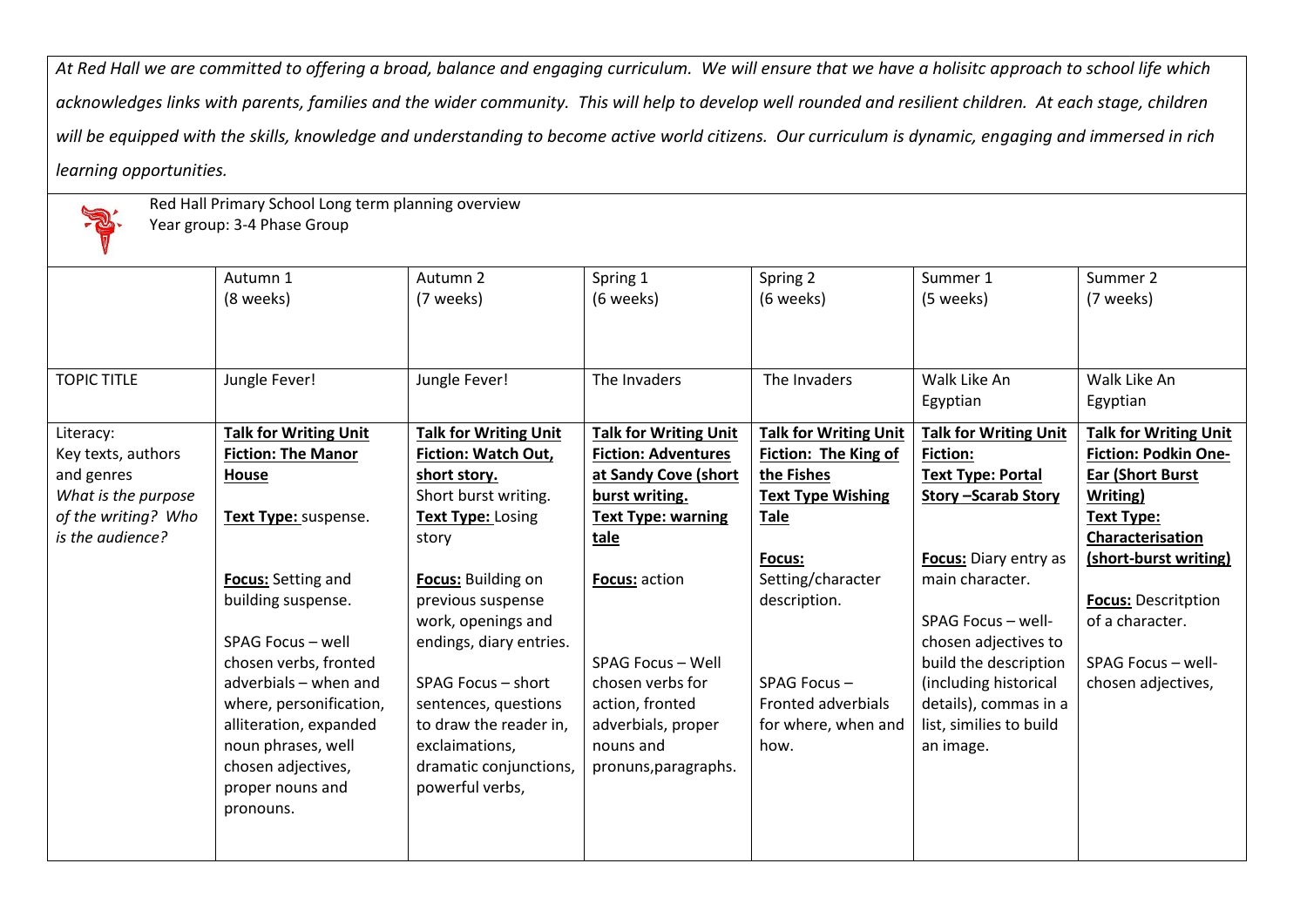|          | <b>Talk for Writing Unit</b><br><b>Non-Fiction: Evidence of</b><br><b>Dragons</b><br>Text Type: Log extract<br>Focus: gathering<br>informatioon, writing a<br>log in role of a<br>'dragonologist'<br>SPAG Focus-<br>chronological order,<br>time conjunctions,<br>accurate use of past<br>tense, personal<br>pronouns. | <b>Talk for Writing Unit</b><br><b>Non-Fiction:</b><br><b>Text Type: NCR</b><br>Focus: Goblins in the<br>Classroom NCR.<br><b>SPAG Focus -</b><br>Expanded noun<br>phrases, adverbs,<br>similies, well chosen<br>verbs, use of present<br>tense.<br>Poetry - Playful<br>Poetry<br>'The cave of Curiosity'.<br>Perform for KS2 in<br>assembly (virtually?) | <b>Talk for Writing Unit</b><br>Non-Fiction:<br><b>Unicorns Uncovered</b><br><b>Text Type:</b><br><b>Information texts</b><br>Focus:<br>SPAG Focus-<br>headings/sub-<br>headings, shades of<br>meaning, compound<br>adjectives.            | <b>Talk for Writing Unit</b><br>Non-Fiction:<br><b>Text Type: Should</b><br><b>Foxes Be Hunted?</b><br><b>Focus: Discussion</b><br><b>SPAG Focus -</b><br>Creating persuasive<br>arguments-<br>for/against          | <b>Talk for Writing Unit</b><br>Non-Fiction:<br><b>Text Type:</b><br>Newspaper Report-<br><b>Tut Murdered.</b><br>Focus: Features of a<br>newspaper report.<br>SPAG Focus-<br>Direct/indirect<br>speech.<br>Questions - who?<br>What? Where?<br>When? Why? | <b>Talk for Writing Unit</b><br>Non-Fiction:<br><b>Text Type: Persuasive</b><br>leaflets (Writing<br>models Pie Corbett)<br>Focus Well chosen<br>Vocabularly.<br><b>Focus: Persuasive</b><br>Leaflet based on land<br>beyond the portal. |
|----------|------------------------------------------------------------------------------------------------------------------------------------------------------------------------------------------------------------------------------------------------------------------------------------------------------------------------|-----------------------------------------------------------------------------------------------------------------------------------------------------------------------------------------------------------------------------------------------------------------------------------------------------------------------------------------------------------|--------------------------------------------------------------------------------------------------------------------------------------------------------------------------------------------------------------------------------------------|---------------------------------------------------------------------------------------------------------------------------------------------------------------------------------------------------------------------|------------------------------------------------------------------------------------------------------------------------------------------------------------------------------------------------------------------------------------------------------------|------------------------------------------------------------------------------------------------------------------------------------------------------------------------------------------------------------------------------------------|
| Numeracy | Follow year 3/4 White<br><b>Rose Overview</b><br>Place Value<br>Roman Numerals                                                                                                                                                                                                                                         | Follow year 3/4 White<br><b>Rose Overview</b><br>Addition and<br>subtraction.                                                                                                                                                                                                                                                                             | White Rose $-$<br>Multiplication and<br>division - formal<br>methods.<br>Length, perimeter<br>and area.                                                                                                                                    | White Rose -<br>Fractions.<br>Mass, capacity and<br>decimals.                                                                                                                                                       | White Rose -<br><b>Decimals</b><br>Money<br><b>Time</b>                                                                                                                                                                                                    | White Rose $-$<br><b>Statistics</b><br>Properties of Shapes<br>Position and<br>direction                                                                                                                                                 |
| Science: | Plants - Identify and<br>describe the functions of<br>different parts of flowering<br>plants: roots, stem/trunk,<br>leaves and flowers.<br>Explore the requirements of<br>plants for life and growth<br>(air, light, water, nutrients<br>from<br>soil, and room to grow) and<br>how they vary from plant to<br>plant.  | Living Things -<br>Recognise that living<br>things can be grouped in<br>a variety of ways.<br>Explore and use<br>classification keys to<br>help group, identify and<br>name a variety of living<br>things in their local and<br>wider environment.                                                                                                        | Electricity -<br>Identify common<br>appliances that run on<br>electricity.<br>Construct a simple<br>series electrical<br>circuit, identifying and<br>naming its basic parts,<br>including cells, wires,<br>bulbs, switches and<br>buzzers. | Forces and<br>Magnets - Compare<br>how things move on<br>different surfaces.<br>Notice that some<br>forces need contact<br>between two objects,<br>but magnetic forces<br>can act at a distance.<br>Predict whether | Light and forces<br>Use information<br>sources provided to<br>find things out.<br>Recognise that they<br>need light in order<br>to see things and<br>that dark is the<br>absence of light.                                                                 | <b>Sound</b> - Identify<br>how sounds are made,<br>associating some of<br>them with something<br>vibrating.<br>Recognise that<br>vibrations from sounds<br>travel through a<br>medium to the ear.                                        |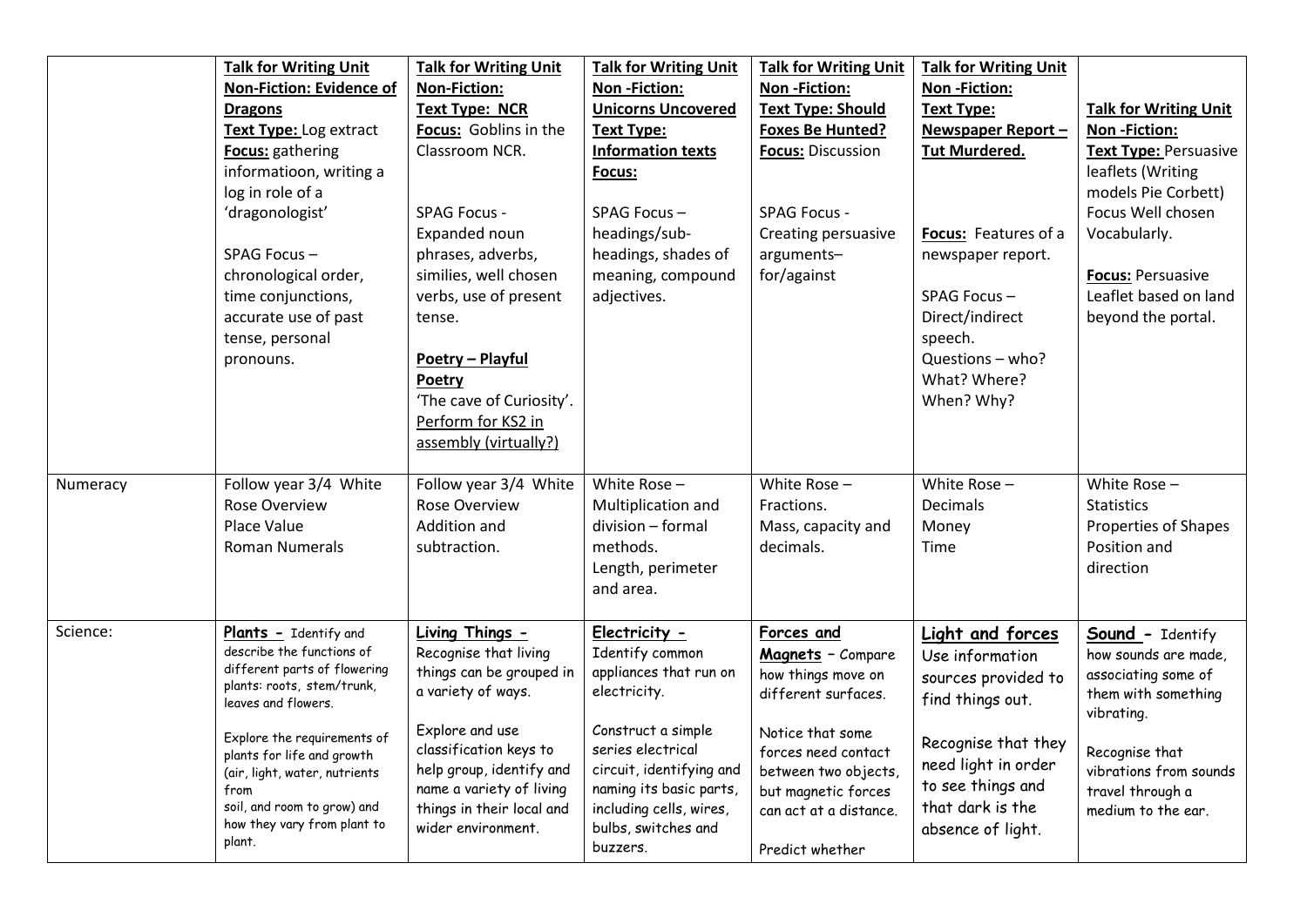|                   | Investigate the way in which<br>water is transported within<br>plants.<br>Explore the part that flowers<br>play in the life cycle of<br>flowering plants, including<br>pollination, seed formation<br>and seed dispersal.                                                                                                                                                                                                                                                                                                                              | Recognise that<br>environments can<br>change and that this<br>can sometimes pose<br>dangers to living things.                                                                                                                                                                                                   | Identify whether or<br>not a lamp will light in<br>a simple series circuit,<br>based on whether or<br>not the lamp is part of<br>a complete loop with a<br>battery.                                                                                                                                                                                                                                                                                                                                                                                                  | magnets will attract<br>or repel, depending on<br>which way the poles<br>are facing.                                                                                                                                                                                                                                                                                                 | Understand that<br>light is reflected<br>from surfaces.                                                                                                                                                                                                                                                                                                                                                                                                                                                                                                                                                       |                                                                                                                                                            |
|-------------------|--------------------------------------------------------------------------------------------------------------------------------------------------------------------------------------------------------------------------------------------------------------------------------------------------------------------------------------------------------------------------------------------------------------------------------------------------------------------------------------------------------------------------------------------------------|-----------------------------------------------------------------------------------------------------------------------------------------------------------------------------------------------------------------------------------------------------------------------------------------------------------------|----------------------------------------------------------------------------------------------------------------------------------------------------------------------------------------------------------------------------------------------------------------------------------------------------------------------------------------------------------------------------------------------------------------------------------------------------------------------------------------------------------------------------------------------------------------------|--------------------------------------------------------------------------------------------------------------------------------------------------------------------------------------------------------------------------------------------------------------------------------------------------------------------------------------------------------------------------------------|---------------------------------------------------------------------------------------------------------------------------------------------------------------------------------------------------------------------------------------------------------------------------------------------------------------------------------------------------------------------------------------------------------------------------------------------------------------------------------------------------------------------------------------------------------------------------------------------------------------|------------------------------------------------------------------------------------------------------------------------------------------------------------|
| History/Geography | Geograpghy:<br><b>Jungle Fever!</b><br>Texts:<br>The Great Kapok Tree<br>by Lynne Cherry<br>The Shaman's Apprentice<br>By Lynn Cherry<br>What is a Rainforest?<br>Where are the<br>Rainforests in the world<br>located?<br>What is the climate of<br>this place? What is the<br>difference between<br>weather and climate?<br>What are the Rainforest<br>layers? Describe them in<br>terms of animals and<br>plants found there.<br>Comparing and<br>contrasting a region in a<br>European County to The<br>Amazon (Sherwood<br>Forest and The Amazon) | <b>Geography: Jungle</b><br>Fever!<br>TEXT:<br>The Vanishing Forest<br>by Richard Platt<br>Where do people of<br>the Amazon get their<br>water from?<br>The destruction of the<br>Rainforests.<br>Plants found in the<br>rainforest and their<br>uses.<br>The impact of<br>deforestation,<br>including debates. | History - The<br><b>Invaders (Anglo-</b><br><b>Saxons and Vikings)</b><br>KWL grid $-$ what do<br>they know already<br>about the history of<br>Anglo-Saxons and<br>Vikings?<br>Create timelines.<br>Who were the Anglo<br>Saxons?<br>To understand where<br>the Vikings came<br>from and how and<br>why the Vikings<br>invaded Britain.<br>Viking Life - To<br>understand how<br>Vikings lived and<br>worked. How did the<br>Vikings who settled<br>in Britain live? What<br>were their houses<br>like? What clothes<br>did they wear? What<br>did they like to eat? | History - The<br><b>Invaders (Anglo-</b><br><b>Saxons and Vikings)</b><br>To understand what<br>happened during<br>the Viking invasions<br>and know what<br>Viking warriors were<br>like.<br>To identify and<br>describe Viking<br>artefacts. How do<br>artefacts help us to<br>work out what life<br>was like in the past?<br>What types of<br>evidence sources<br>have been found? | <b>History - Walk Like</b><br><b>An Egyptian</b><br>KWL grid - what do<br>they know already<br>about the Egyptians?<br>Location - Where is<br>Egypt? Importance of<br>the River Nile, The<br>three Kingdoms<br>located and recorded<br>on a simple map.<br>Add to timeline.<br>Discovering how<br>pyramids were built<br>and by whom.<br><b>Stories from Ancient</b><br>Egypt Egyptian Myths<br>and legends (Tales of<br>Pharaohs and Gods)<br>The quarrel between<br>Seth and Horus<br>Hieroglyphics -<br>understand how<br>writing was used in<br>Ancient Egypt<br>Job application for an<br>advertised job | History - Walk Like<br><b>An Egyptian</b><br>Who was<br>Tutankhamun?<br>Catalogue artefacts<br>found in Tut's tomb.<br>Rameses The Great (a<br>life study) |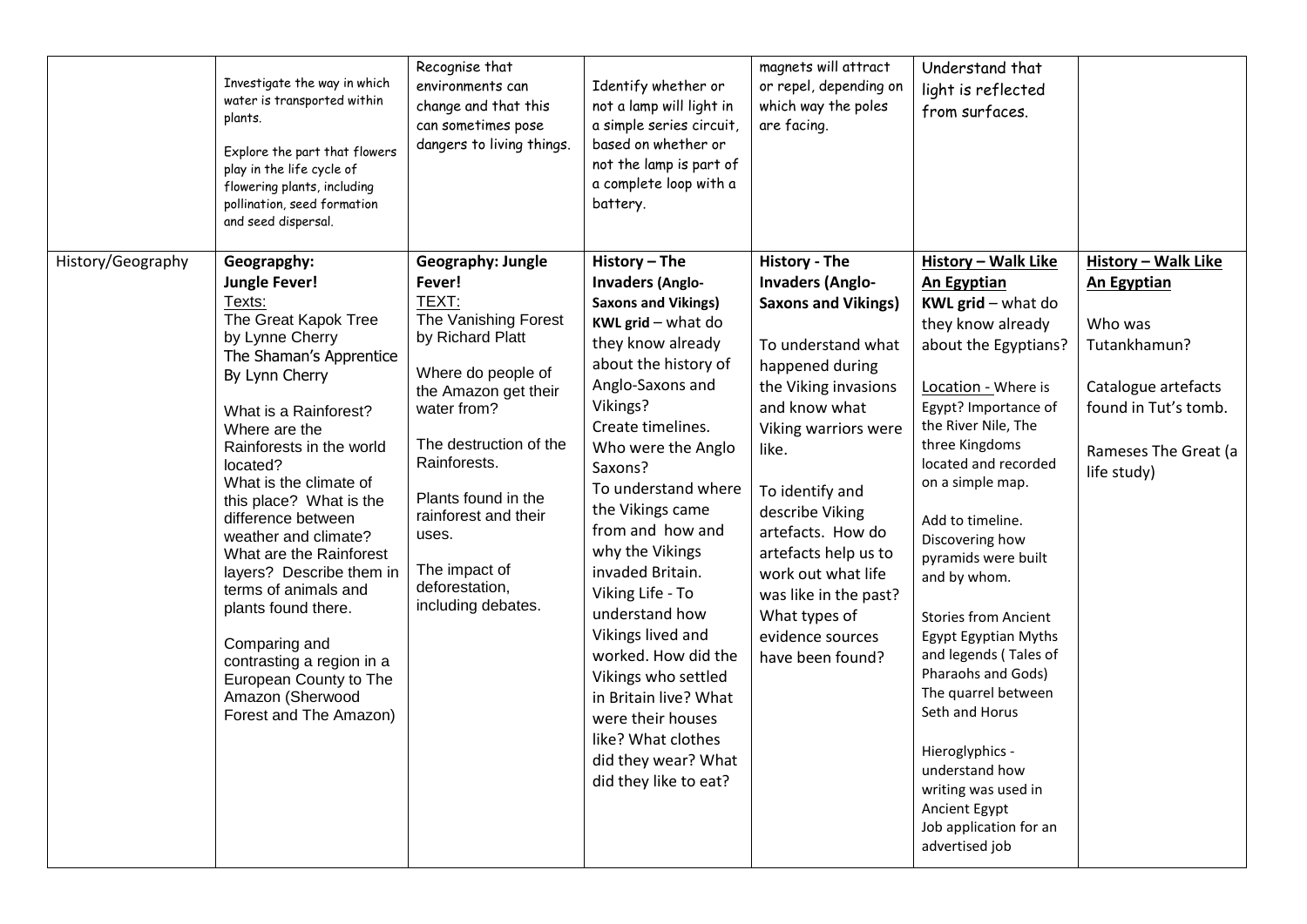|                  | <b>Educater Objectives:</b> | <b>Educater Objectives:</b> | <b>Educater Objectives:</b> | <b>Educater Objectives:</b> | <b>Educater Objectives:</b> | <b>Educater Objectives:</b> |
|------------------|-----------------------------|-----------------------------|-----------------------------|-----------------------------|-----------------------------|-----------------------------|
|                  | Locate the world's          | Describe and                | Develop                     | Address and devise          | Develop                     | Address and devise          |
|                  | countries, focusing on      | understand key              | chronologically             | historically valid          | chronologically             | historically valid          |
|                  | Europe and North and        | aspects of human            | secure knowledge            | questions about             | secure knowledge            | questions about             |
| South America.   |                             | geography, including:       | and understanding of        | cause.                      | and understanding of        | cause.                      |
|                  |                             | types of settlement         | British, local and          |                             | British, local and          |                             |
|                  | Describe and understand     | and land use.               | world history.              | Address and devise          | world history.              | Address and devise          |
|                  | key aspects of physical     | (tribes - indigenous        | Establish clear             | historically valid          |                             | historically valid          |
|                  | geography including:        | people)                     | narratives within and       | questions about             | Establish clear             | questions about             |
|                  | climate zones, biomes       |                             | across the periods          | significance.               | narratives within and       | significance.               |
|                  | and vegetation belts.       |                             | they study.                 |                             | across the periods          |                             |
|                  |                             |                             | Understand overview         | Understand how our          | they study.                 | Understand how our          |
|                  | Understand geographical     |                             | and depth.                  | knowledge of the            | Understand overview         | knowledge of the past       |
| similarities and |                             |                             |                             | past is constructed         | and depth.                  | is constructed from a       |
|                  | differences through the     |                             | Develop                     | from a range of             |                             | range of sources.           |
|                  | study of human and          |                             | chronologically             | sources.                    | Construct informed          |                             |
|                  | physical geography of a     |                             | secure knowledge            |                             | responses that              |                             |
|                  | region in a European        |                             | and understanding of        |                             | involve thoughtful          |                             |
|                  | country and a region        |                             | British, local and          |                             | selection and               |                             |
|                  | within North or South       |                             | world history.              |                             | organisation.               |                             |
| America.         |                             |                             |                             |                             |                             |                             |
|                  |                             |                             | Address and devise          |                             | Develop appropriate         |                             |
|                  | Use maps, atlases,          |                             | historically valid          |                             | use of historical           |                             |
| globes and       |                             |                             | questions about             |                             | terms.                      |                             |
|                  | digital/computer mapping    |                             | change, similarity and      |                             |                             |                             |
|                  | to locate countries and     |                             | difference. Note            |                             | Understand how our          |                             |
|                  | describe features           |                             | connections,                |                             | knowledge of the            |                             |
| studied.         |                             |                             | contrasts and trends        |                             | past is constructed         |                             |
|                  |                             |                             | over time.                  |                             | from a range of             |                             |
|                  | Use symbols and key         |                             |                             |                             | sources.                    |                             |
|                  | (including the use of       |                             |                             |                             |                             |                             |
|                  | Ordnance Survey maps)       |                             | Construct informed          |                             |                             |                             |
|                  | to build their knowledge    |                             | responses that              |                             |                             |                             |
|                  | of the United Kingdom       |                             | involve thoughtful          |                             |                             |                             |
|                  | and the wider world.        |                             | selection and               |                             |                             |                             |
|                  |                             |                             | organisation.               |                             |                             |                             |
|                  |                             |                             | Develop appropriate         |                             |                             |                             |
|                  |                             |                             | use of historical           |                             |                             |                             |
|                  |                             |                             |                             |                             |                             |                             |
|                  |                             |                             | terms.                      |                             |                             |                             |
|                  |                             |                             | Understand how our          |                             |                             |                             |
|                  |                             |                             | knowledge of the            |                             |                             |                             |
|                  |                             |                             | past is constructed         |                             |                             |                             |
|                  |                             |                             | from a range of             |                             |                             |                             |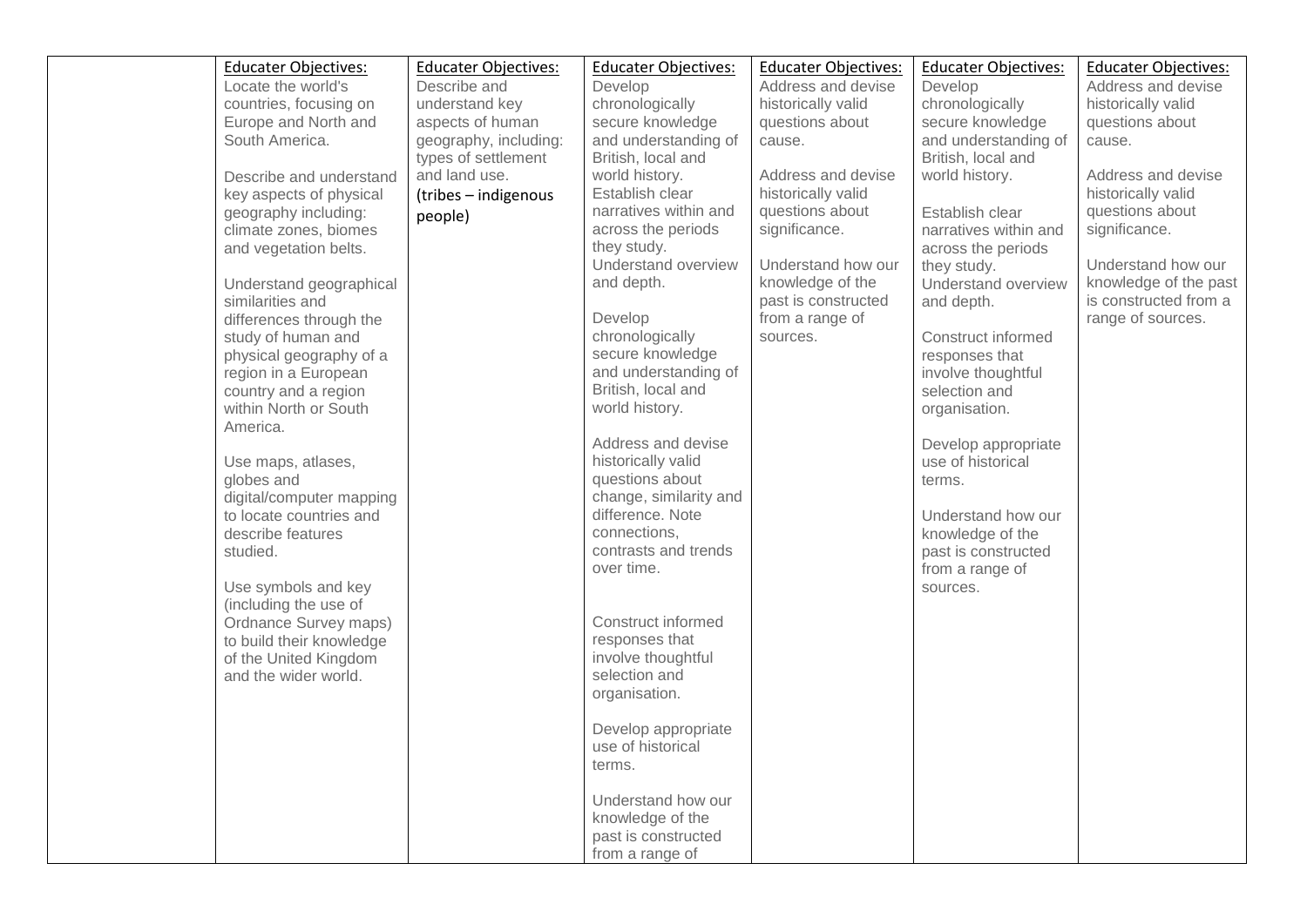|                       |                                          |                                             | sources.                    |                             |                             |                             |
|-----------------------|------------------------------------------|---------------------------------------------|-----------------------------|-----------------------------|-----------------------------|-----------------------------|
|                       |                                          |                                             |                             |                             |                             |                             |
|                       |                                          |                                             |                             |                             |                             |                             |
|                       |                                          |                                             |                             |                             |                             |                             |
|                       |                                          |                                             |                             |                             |                             |                             |
| Art + Design/Design + | Sketching of key                         | How can you use                             | Textiles - making a         | Printing                    | Sculpture -                 | Cooking and                 |
| technology            | characters/animals from                  | sticks and black ink to                     | Viking money pouch.         | overlapping                 | Design and reate an         | Nutrition - Egyptian        |
|                       | the text.                                | create a picture of<br>devastation? Use oil |                             | colours and                 | Egyptian coffin.            | food.                       |
|                       |                                          | pastels to create                           |                             | making own                  |                             |                             |
|                       |                                          | devastation scenes.                         |                             | printing                    |                             |                             |
|                       |                                          |                                             |                             | blocks.                     |                             |                             |
|                       |                                          |                                             |                             |                             |                             |                             |
|                       | Painting techniques.                     | Christmas cards -                           |                             |                             |                             |                             |
|                       | Looking at the famous<br>artisit - Henri |                                             |                             |                             |                             |                             |
|                       | Rousseau.                                | Calendars - based on                        |                             |                             |                             |                             |
|                       | Shade and tone,                          | Tiger in a Storm                            |                             |                             |                             |                             |
|                       | sketching techniques.                    | Surprise by Henri                           |                             |                             |                             |                             |
|                       | Evaluate $-$ how could                   | Rousseau.                                   |                             |                             |                             |                             |
|                       | they improve their work?                 |                                             |                             |                             |                             |                             |
|                       |                                          |                                             |                             |                             |                             |                             |
| Computing             | E-safety and the                         | Digital Literacy and                        | $E-Safety - recap$          | Micro:bit                   | E-Safety recap.             | Creating a database -       |
|                       | important issues                         | coding.                                     | including creating an       |                             |                             | World Facts.                |
|                       | surrounding it.                          |                                             | e-safety poster.            | Creating volcano            | Using search                |                             |
|                       |                                          |                                             |                             | animations.                 | technologies                | Coding - Game -             |
|                       | Coding                                   |                                             | <b>Digital Literacy</b>     |                             | effectively.                | boat race.                  |
|                       |                                          |                                             | Collaborative               |                             |                             |                             |
|                       | <b>Educater Objectives:</b>              | <b>Educater Objectives:</b>                 | research and                |                             |                             |                             |
|                       | Use technology safely,                   | Use sequence,                               | presentation                |                             |                             |                             |
|                       | respectfully and                         | selection and                               |                             |                             |                             |                             |
|                       | responsibly.                             | repetition in                               |                             |                             |                             |                             |
|                       |                                          | programs; work with                         | <b>Educater Objectives:</b> | <b>Educater Objectives:</b> | <b>Educater Objectives:</b> | <b>Educater Objectives:</b> |
|                       | Recognise                                | variables.                                  | Select, use and             | Use sequence,               | Design and create           | Use sequence,               |
|                       | acceptable/unacceptab                    |                                             | combine a variety           | selection and               | a range of                  | selection and               |
|                       | le behaviour.                            | Work with various                           | of software                 | repetition in               | programs, systems           | repetition in               |
|                       |                                          | forms of input and                          | (including internet         | programs; work              | and content that            | programs; work              |
|                       | Know a range of ways                     | output.                                     | services) on a              | with variables.             | accomplish given            | with variables.             |
|                       | to report concerns and                   |                                             | range of digital            |                             | goals.                      |                             |
|                       | inappropriate                            |                                             | devices.                    | Work with various           |                             | Select, use and             |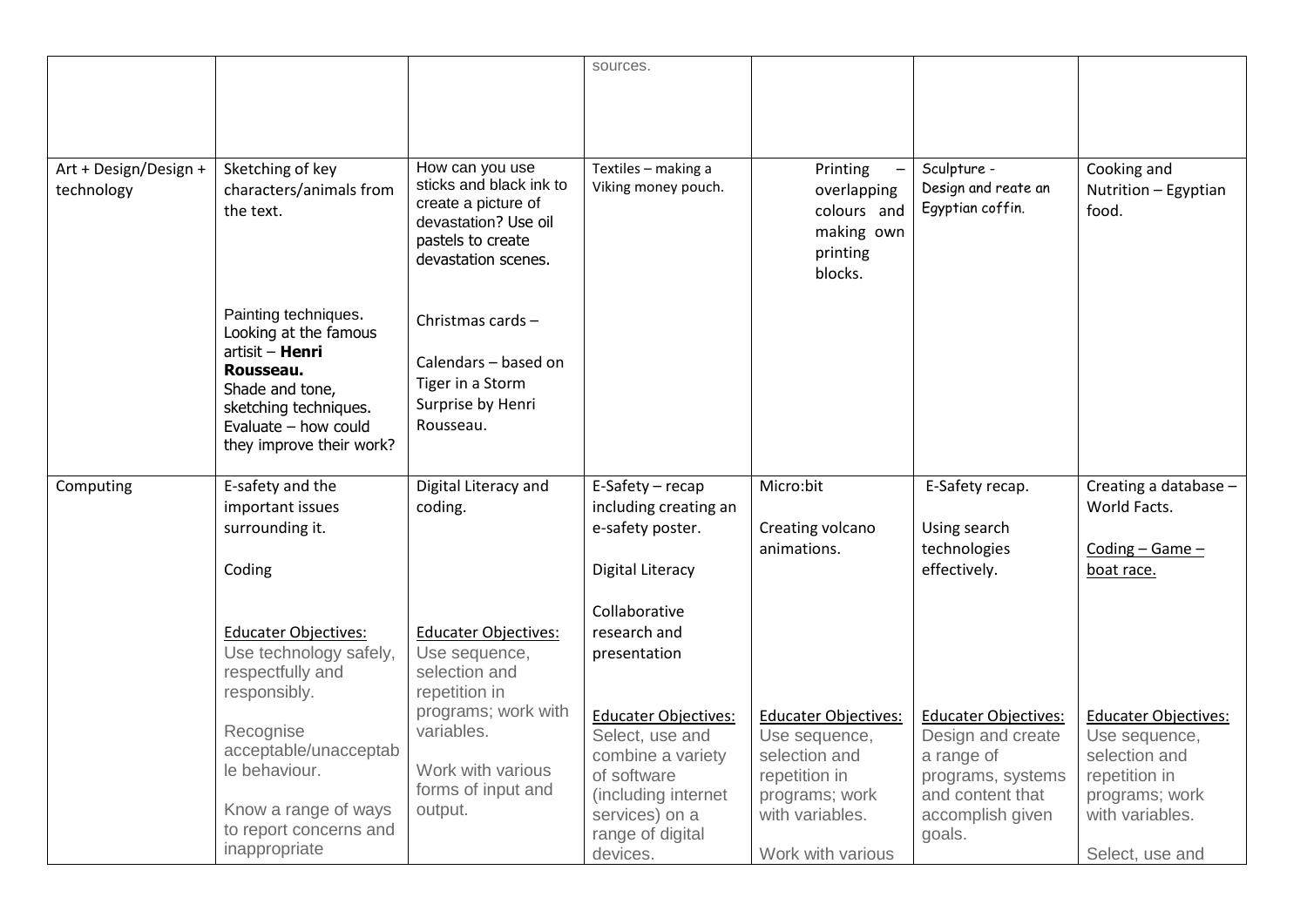|       | behaviour.<br>Be discerning in<br>evaluating digital<br>content.<br>Understand the<br>opportunities networks<br>offer for<br>communication and<br>collaboration. |                                                                                                                                                                                                                                                                              | Design and create<br>a range of<br>programs, systems<br>and content that<br>accomplish given<br>goals.<br>Collecting,<br>analysing,<br>evaluating and<br>presenting data<br>and information.                                                             | forms of input and<br>output.<br>Design and create<br>a range of<br>programs, systems<br>and content that<br>accomplish given<br>goals.                                                                                                                  |                                                                                                                                                                                                                                                          | combine a variety<br>of software<br>(including internet<br>services) on a<br>range of digital<br>devices.<br>Design and create<br>a range of<br>programs, systems<br>and content that<br>accomplish given<br>goals.<br>Design, write and<br>debug programs<br>that accomplish<br>specific goals.<br>Controlling or<br>simulating physical<br>systems. |
|-------|------------------------------------------------------------------------------------------------------------------------------------------------------------------|------------------------------------------------------------------------------------------------------------------------------------------------------------------------------------------------------------------------------------------------------------------------------|----------------------------------------------------------------------------------------------------------------------------------------------------------------------------------------------------------------------------------------------------------|----------------------------------------------------------------------------------------------------------------------------------------------------------------------------------------------------------------------------------------------------------|----------------------------------------------------------------------------------------------------------------------------------------------------------------------------------------------------------------------------------------------------------|-------------------------------------------------------------------------------------------------------------------------------------------------------------------------------------------------------------------------------------------------------------------------------------------------------------------------------------------------------|
| Music |                                                                                                                                                                  | Fife from DPA (TBC)                                                                                                                                                                                                                                                          | DPA- Fife lessons                                                                                                                                                                                                                                        | DPA - Fife lessons                                                                                                                                                                                                                                       | DPA- Fife lessons                                                                                                                                                                                                                                        | DPA - Fife lessons                                                                                                                                                                                                                                                                                                                                    |
| PE    | <b>Games - General Fitness</b><br>and Athletics.                                                                                                                 | Dance<br>Gymnastics<br><b>Swimming TBC</b><br>Applies compositional<br>ideas independently and<br>with others to create a<br>sequence. Copies,<br>explores and remembers<br>a variety of movements<br>and uses these to create<br>their own sequence.<br>Describes their own | Dance<br>Gymnastics<br><b>Swimming TBC</b><br>Applies compositional<br>ideas independently<br>and with others to<br>create a sequence.<br>Copies, explores and<br>remembers a variety of<br>movements and uses<br>these to create their<br>own sequence. | <b>OAA</b><br><b>Swimming TBC</b><br>Develops listening<br>skills. Creates simple<br>body shapes. Listens<br>to instructions from a<br>partner/ adult.<br>Beginning to think<br>activities through and<br>problem solve. Discuss<br>and work with others | Athletics<br><b>Swimming TBC</b><br>Beginning to run at<br>speeds appropriate for<br>the distance. e.g.<br>sprinting and cross<br>country Can perform a<br>running jump with<br>some accuracy<br>Performs a variety of<br>throws using a<br>selection of | Athletics<br>Games<br>Swimming TBC<br>Beginning to run at<br>speeds appropriate for<br>the distance. e.g.<br>sprinting and cross<br>country Can perform a<br>running jump with<br>some accuracy<br>Performs a variety of<br>throws using a                                                                                                            |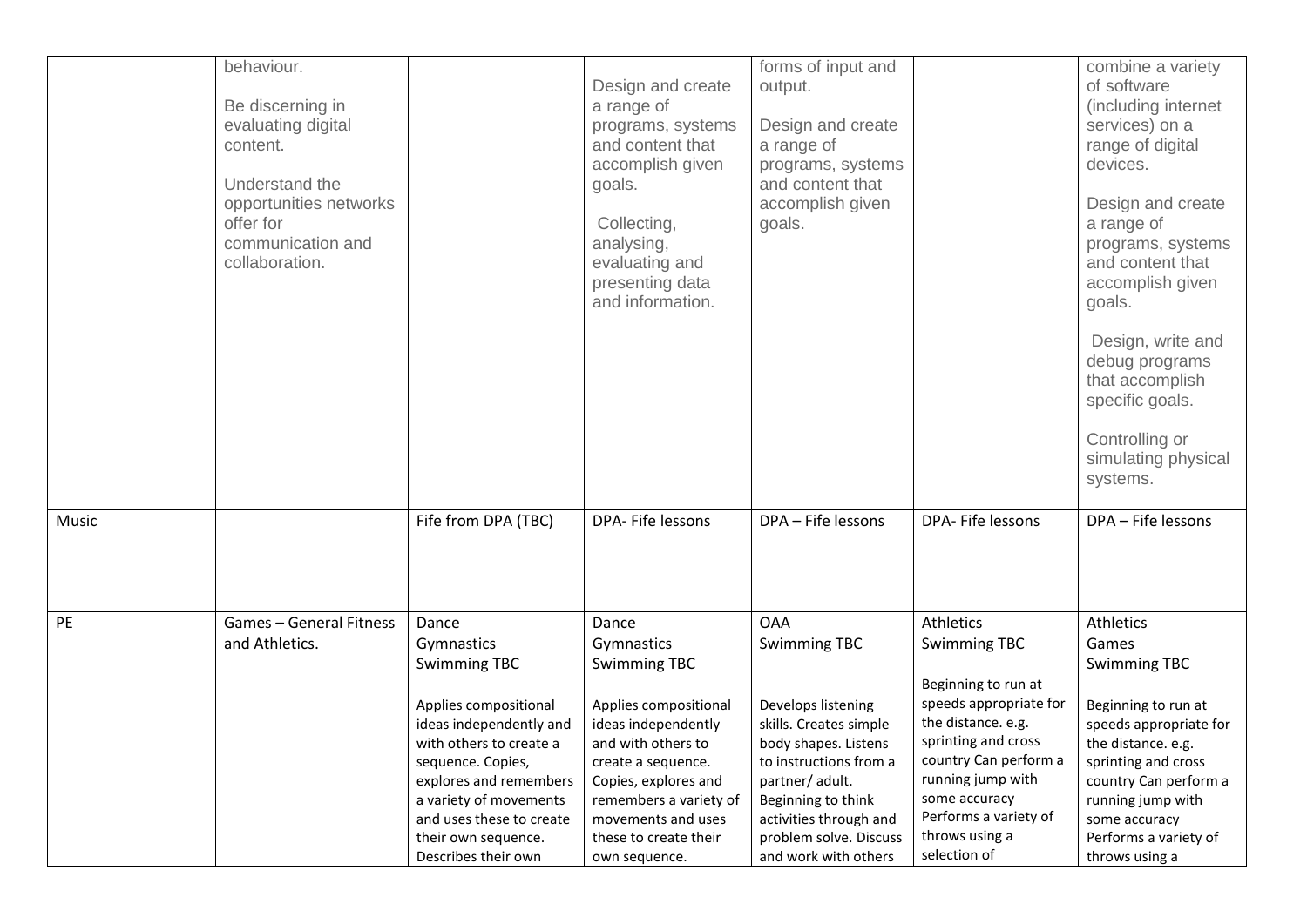|             |                            | work using simple gym      | Describes their own        | in a group.              | equipment. Can use       | selection of equipment.  |
|-------------|----------------------------|----------------------------|----------------------------|--------------------------|--------------------------|--------------------------|
|             |                            | vocabulary. Beginning to   | work using simple gym      | Demonstrates an          | equipment safely and     | Can use equipment        |
|             |                            | notice similarities and    | vocabulary. Beginning      | understanding of how     | with good control.       | safely and with good     |
|             |                            | differences between        | to notice similarities     | to stay safe. Develops   | Beginning to build a     | control. Beginning to    |
|             |                            | sequences. Links skills    | and differences            | strong listening skills. | variety of running       | build a variety of       |
|             |                            | with control, technique,   | between sequences.         | Uses simple maps.        | techniques and use       | running techniques and   |
|             |                            | co-ordination and          | Links skills with control, | Beginning to think       | with confidence. Can     | use with confidence.     |
|             |                            | fluency. Understands       | technique, co-             | activities through and   | perform a running        | Can perform a running    |
|             |                            | composition by             | ordination and fluency.    | problem solve. Choose    | jump with more than      | jump with more than      |
|             |                            | performing more            | Understands                | and apply strategies to  | one component. e.g.      | one component. e.g.      |
|             |                            | complex sequences.         | composition by             | solve problems with      | hop skip jump (triple    | hop skip jump (triple    |
|             |                            | Beginning to use gym       | performing more            | support. Discuss and     | jump) Demonstrates       | jump) Demonstrates       |
|             |                            | vocabulary to describe     | complex sequences.         | work with others in a    | accuracy in throwing     | accuracy in throwing     |
|             |                            | how to improve and         | Beginning to use gym       | group. Demonstrates      | and catching activities. | and catching activities. |
|             |                            | refine performances.       | vocabulary to describe     | an understanding of      | Describes good athletic  | Describes good athletic  |
|             |                            | Develops strength,         | how to improve and         | how to stay safe.        | performance using        | performance using        |
|             |                            | technique and flexibility  | refine performances.       |                          | correct vocabulary.      | correct vocabulary. Can  |
|             |                            | throughout                 | Develops strength,         |                          | Can use equipment        | use equipment safely     |
|             |                            | performances.              | technique and              |                          | safely and with good     | and with good control.   |
|             |                            |                            | flexibility throughout     |                          | control.                 |                          |
|             |                            | Uses turns whilst          | performances.              |                          |                          |                          |
|             |                            | travelling in a variety of |                            |                          |                          |                          |
|             |                            | ways. Beginning to show    | Uses turns whilst          |                          |                          |                          |
|             |                            | flexibility in movements   | travelling in a variety of |                          |                          |                          |
|             |                            | Beginning to develop       | ways. Beginning to         |                          |                          |                          |
|             |                            | good technique when        | show flexibility in        |                          |                          |                          |
|             |                            | travelling, balancing,     | movements Beginning        |                          |                          |                          |
|             |                            | using equipment etc        | to develop good            |                          |                          |                          |
|             |                            | Creates sequences using    | technique when             |                          |                          |                          |
|             |                            | various body shapes and    | travelling, balancing,     |                          |                          |                          |
|             |                            | equipment. Combines        | using equipment etc        |                          |                          |                          |
|             |                            | equipment with             | Creates sequences          |                          |                          |                          |
|             |                            | movement to create         | using various body         |                          |                          |                          |
|             |                            | sequences.                 | shapes and equipment.      |                          |                          |                          |
|             |                            |                            | Combines equipment         |                          |                          |                          |
|             |                            |                            | with movement to           |                          |                          |                          |
|             |                            |                            | create sequences.          |                          |                          |                          |
| <b>PSHE</b> | <b>Mental Health</b>       | To recognise the           | To recognise if a          | To understand            | <b>NSPCC Pants</b>       | To know what living      |
|             |                            | importance of              | friendship                 | reasons for              | Campaign                 | in a community           |
|             | Identifying key anxietites | friendships, strategies    | (online/offline) is        | following                |                          | means                    |
|             | at the start of a new      | for building positive      | making them                | regulations and          |                          | To value the different   |
|             | year.                      | friendships.               | uncomfortable and          | restrictions (age        |                          | contributions that       |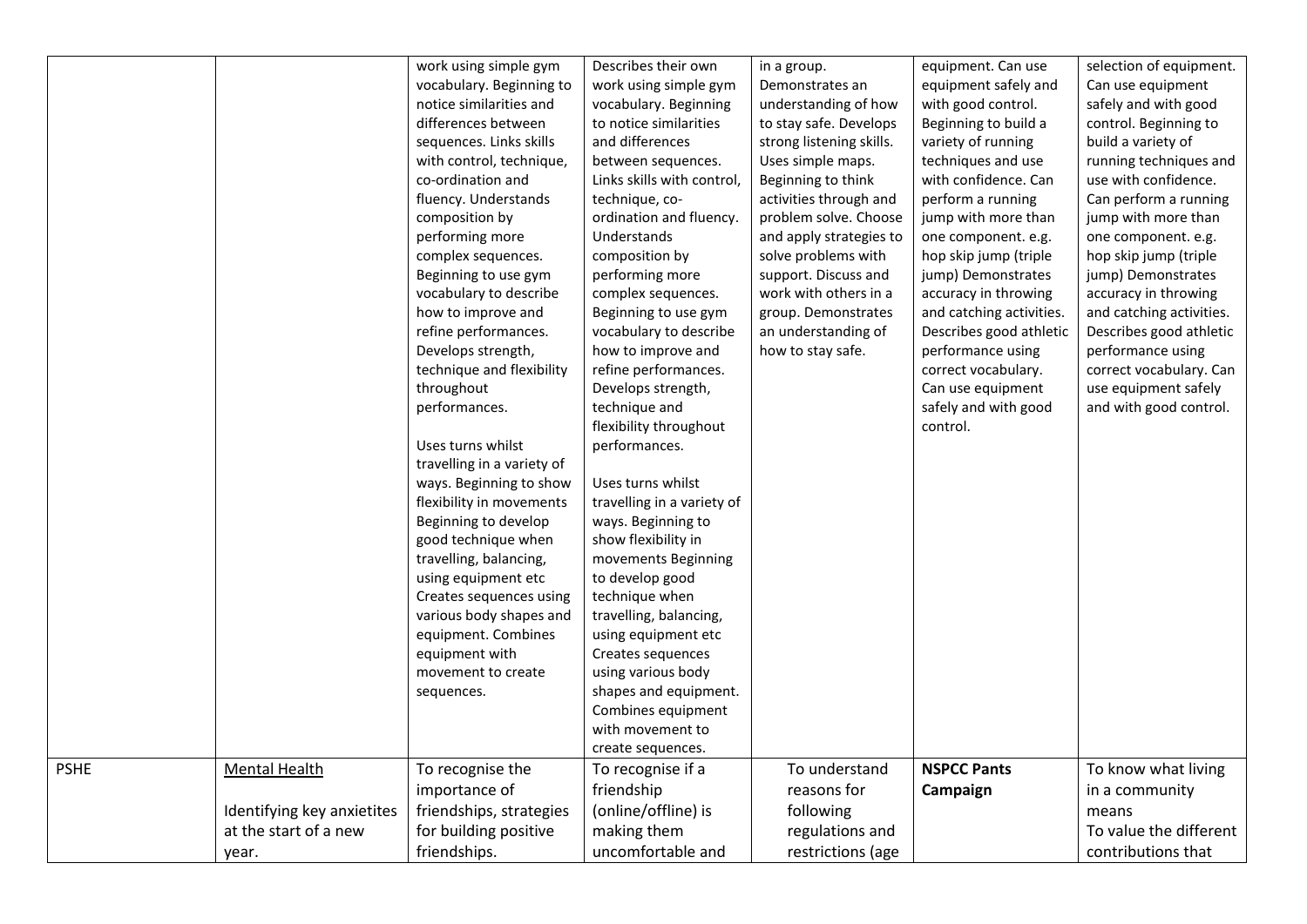|      | Rules to keep us safe.<br>Knowing different<br>feelings and emotions<br>that people experience.<br>How feelings and<br>emotions change.<br>What makes us feel<br>good?<br>Intensity of emotions.<br>Ways of expressing<br>emotions and feelings. | To identify the<br>features of a positive,<br>healthy friendship<br>(online and face to<br>face)<br>To recognise how<br>knowing someone<br>online differs from<br>face to face<br>relationships.<br>To identify the<br>importance of seeking<br>support if feeling<br>lonely or excluded.<br>To know that healthy<br>relationships make<br>people feel included<br>To know strategies to<br>resolve disputes. | what strategies to<br>take.<br>To identify how to<br>respond safely to<br>adults they<br>encounter that they<br>do not know.<br>To identify safe and<br>unsafe secrets<br>To recognise<br>pressure from others<br>to do something that<br>makes me feel<br>uncomfortable and<br>strategies for<br>managing this.<br>To recognise where<br>to get advice and<br>report concerns if<br>worried about my<br>own or others safety.<br>Focus on Childline | restrictions)<br>To know how to<br>predict, assess<br>and manage risk<br>in different<br>situations<br>To identify<br>hazards that<br>may harm in the<br>home.<br>To identify the<br>importance of<br>taking<br>medication<br>correctly<br>To identify<br>strategies for<br>keeping safe in<br>the local<br>environment |                                                                | people and groups<br>make to the<br>community<br>To understand what<br>the word diversity<br>means and how living<br>in a diverse<br>community can<br>benefit us all.<br>To explore<br>stereotypes and how<br>these can negatively<br>influence behaviours<br>and attitudes<br>towards others.<br>To explore prejudice<br>and how to identify<br>behaviours and<br>actions which<br>discriminate against<br>others<br>To recognise ways in<br>which the internet<br>and social media can<br>be used both<br>positively and |
|------|--------------------------------------------------------------------------------------------------------------------------------------------------------------------------------------------------------------------------------------------------|---------------------------------------------------------------------------------------------------------------------------------------------------------------------------------------------------------------------------------------------------------------------------------------------------------------------------------------------------------------------------------------------------------------|------------------------------------------------------------------------------------------------------------------------------------------------------------------------------------------------------------------------------------------------------------------------------------------------------------------------------------------------------------------------------------------------------------------------------------------------------|-------------------------------------------------------------------------------------------------------------------------------------------------------------------------------------------------------------------------------------------------------------------------------------------------------------------------|----------------------------------------------------------------|----------------------------------------------------------------------------------------------------------------------------------------------------------------------------------------------------------------------------------------------------------------------------------------------------------------------------------------------------------------------------------------------------------------------------------------------------------------------------------------------------------------------------|
|      |                                                                                                                                                                                                                                                  |                                                                                                                                                                                                                                                                                                                                                                                                               |                                                                                                                                                                                                                                                                                                                                                                                                                                                      |                                                                                                                                                                                                                                                                                                                         |                                                                | negatively.                                                                                                                                                                                                                                                                                                                                                                                                                                                                                                                |
| R.E. | The Importance of<br>Water                                                                                                                                                                                                                       | <b>Care and Concern</b>                                                                                                                                                                                                                                                                                                                                                                                       | <b>Expressing</b><br>spirituality through<br>the Arts                                                                                                                                                                                                                                                                                                                                                                                                | <b>Finding out about</b><br>Jesus<br>To learn that                                                                                                                                                                                                                                                                      | <b>Religion in sound</b><br>and music:<br>To explore how I use |                                                                                                                                                                                                                                                                                                                                                                                                                                                                                                                            |
|      | <b>Water Aid</b>                                                                                                                                                                                                                                 | To explore what it                                                                                                                                                                                                                                                                                                                                                                                            | To recognise that                                                                                                                                                                                                                                                                                                                                                                                                                                    | representations of                                                                                                                                                                                                                                                                                                      | music                                                          |                                                                                                                                                                                                                                                                                                                                                                                                                                                                                                                            |
|      | To explore the<br>importance of water in                                                                                                                                                                                                         | means to care and                                                                                                                                                                                                                                                                                                                                                                                             | expressing faith<br>involves feelings                                                                                                                                                                                                                                                                                                                                                                                                                | Jesus vary and to<br>explore some of the                                                                                                                                                                                                                                                                                | To explore how<br>music is used in                             |                                                                                                                                                                                                                                                                                                                                                                                                                                                                                                                            |
|      | my life.                                                                                                                                                                                                                                         | concern.                                                                                                                                                                                                                                                                                                                                                                                                      | and emotions.                                                                                                                                                                                                                                                                                                                                                                                                                                        | reasons for this.                                                                                                                                                                                                                                                                                                       | Christianity                                                   |                                                                                                                                                                                                                                                                                                                                                                                                                                                                                                                            |
|      |                                                                                                                                                                                                                                                  |                                                                                                                                                                                                                                                                                                                                                                                                               | To understand how                                                                                                                                                                                                                                                                                                                                                                                                                                    | To learn that                                                                                                                                                                                                                                                                                                           | To explore how                                                 |                                                                                                                                                                                                                                                                                                                                                                                                                                                                                                                            |
|      | To understand the                                                                                                                                                                                                                                | To explore care                                                                                                                                                                                                                                                                                                                                                                                               | colour can be used to                                                                                                                                                                                                                                                                                                                                                                                                                                | pictures of Jesus tell                                                                                                                                                                                                                                                                                                  | music is used in                                               |                                                                                                                                                                                                                                                                                                                                                                                                                                                                                                                            |
|      | importance of the                                                                                                                                                                                                                                | within the Christian                                                                                                                                                                                                                                                                                                                                                                                          | express                                                                                                                                                                                                                                                                                                                                                                                                                                              | us about people's                                                                                                                                                                                                                                                                                                       | Islam                                                          |                                                                                                                                                                                                                                                                                                                                                                                                                                                                                                                            |
|      | Ganges River to Hindus.                                                                                                                                                                                                                          | faith.                                                                                                                                                                                                                                                                                                                                                                                                        | religious feelings and                                                                                                                                                                                                                                                                                                                                                                                                                               | personal beliefs                                                                                                                                                                                                                                                                                                        | To explore the                                                 |                                                                                                                                                                                                                                                                                                                                                                                                                                                                                                                            |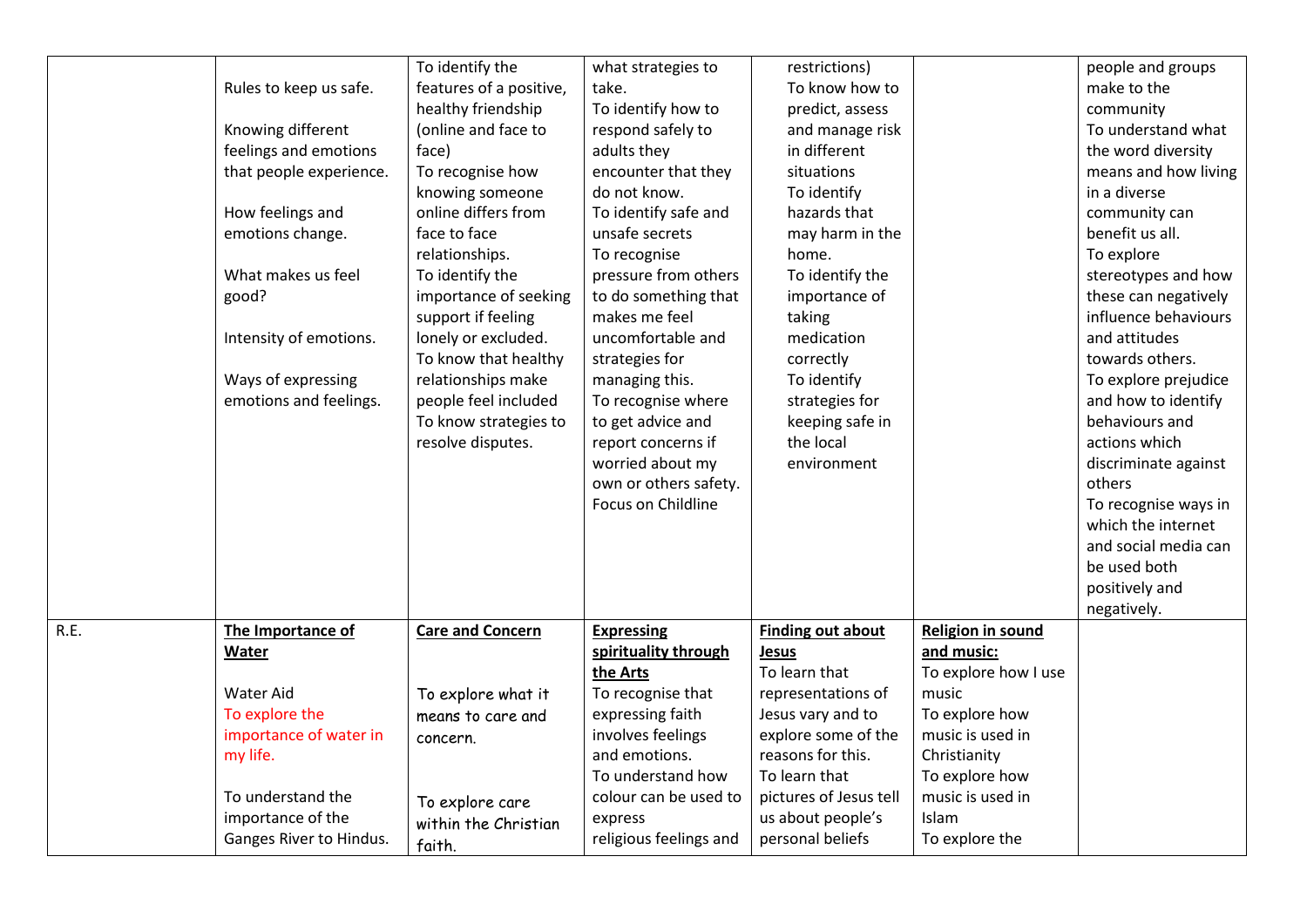|                      | To explore the<br>pilgrimage of Kumbh<br>Mela:<br>To understand the<br>importance of water in<br>Christianity<br>To explore Baptism in<br>Christianity | To explore the life of<br>Mother Teresa.<br>To explore the Zakat<br>Pillar of Islam.<br>Explore how Diwali is<br>celebrated by Hindus.<br>To explore the<br>importance of music<br>at Christmas. | ideas.<br>To find out how<br>Islamic art helps<br>Muslims to worship.<br>To understand how<br>drama is used to<br>reinforce<br>important teachings<br>and stories in<br>religions. | about him.<br>To find out what<br>Jesus was like as a<br>person from the<br>Gospels.<br>To explore other<br>people's view of<br>Jesus from the Bible<br>To explore the<br>symbolic language<br>used to describe<br>Jesus in the Bible.<br><b>Easter: To explore</b><br>Jesus as the Servant<br>King. | <b>Buddhist chant</b>                                                                                                                                                   |                                                                                                                                                                                 |
|----------------------|--------------------------------------------------------------------------------------------------------------------------------------------------------|--------------------------------------------------------------------------------------------------------------------------------------------------------------------------------------------------|------------------------------------------------------------------------------------------------------------------------------------------------------------------------------------|------------------------------------------------------------------------------------------------------------------------------------------------------------------------------------------------------------------------------------------------------------------------------------------------------|-------------------------------------------------------------------------------------------------------------------------------------------------------------------------|---------------------------------------------------------------------------------------------------------------------------------------------------------------------------------|
| Parental involvement |                                                                                                                                                        | Christmas Fair TBC                                                                                                                                                                               | Reading Café - year<br>3-4 focus on reading<br>for pleasure -<br>inviting the parents<br>into classrooms/hall<br>to share a book with<br>their child in spring<br>term.            |                                                                                                                                                                                                                                                                                                      | Reading Café - year<br>3-4 focus on reading<br>for pleasure -<br>inviting the parents<br>into classrooms/hall<br>to share a book with<br>their child in spring<br>term. | Reading Café - year<br>3-4 focus on reading<br>for pleasure - inviting<br>the parents into<br>classrooms/hall to<br>share a book with<br>their child in summer<br>term.         |
| Cultural capital     | Visit from the Rainforest<br>Roadshow TBC                                                                                                              | Firemen visit. TBC<br>Christmas Journey at<br>Himley Road Church.<br><b>TBC</b>                                                                                                                  | Reading Café - year<br>3-4 focus on reading<br>for pleasure -<br>inviting the parents<br>into classrooms/hall<br>to share a book with<br>their child in spring<br>term.            | PANTS campaign -<br>drama group in<br>school?<br>Easter Journey at<br>Himley Road Church.<br>Open the Book.                                                                                                                                                                                          | Open the Book.                                                                                                                                                          | Reading Café - year<br>3-4 focus on reading<br>for pleasure - inviting<br>the parents into<br>classrooms/outside<br>area to share a book<br>with their child in<br>summer term. |